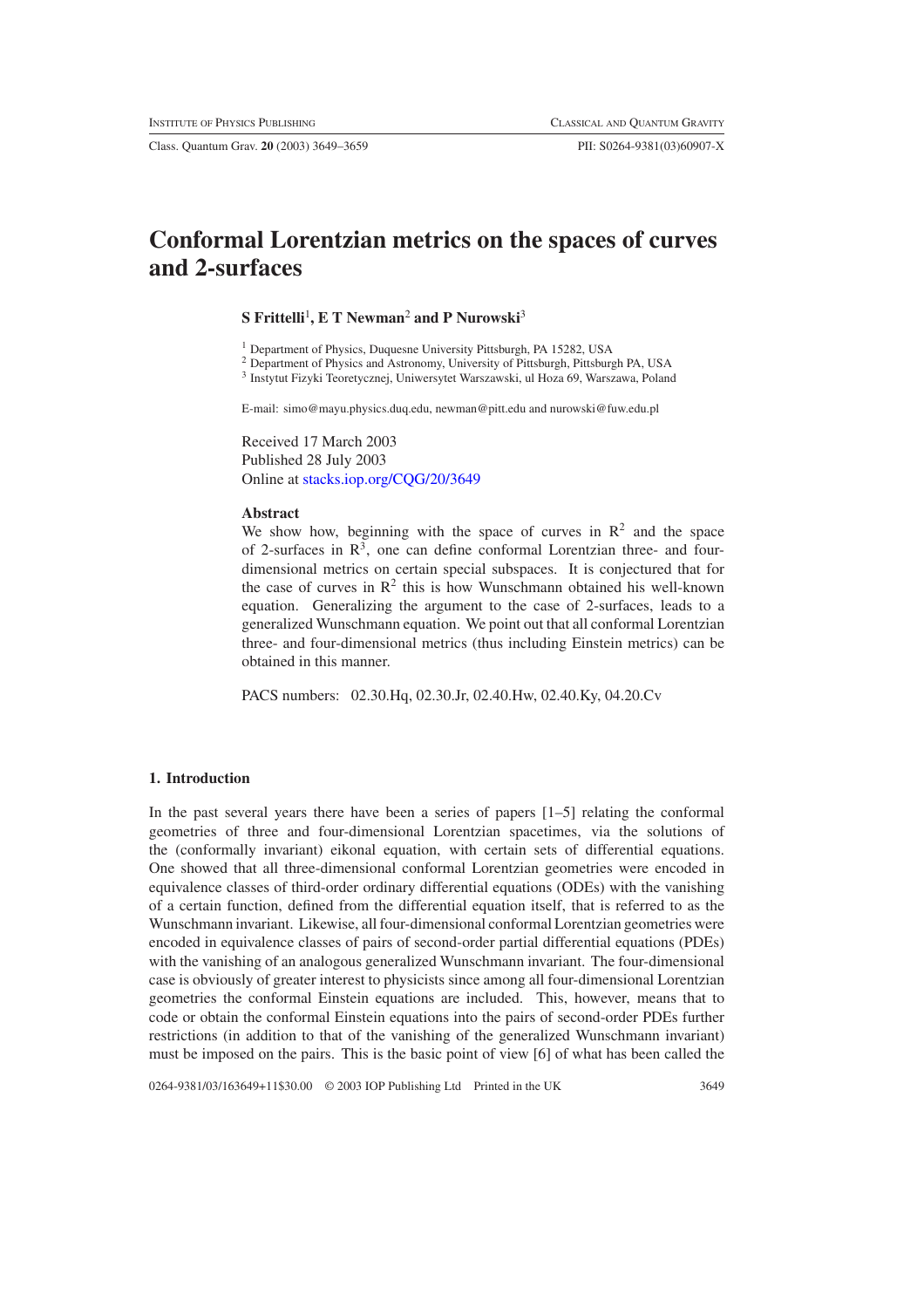*null surface formulation* of general relativity (GR). Though at present these further conditions are not explicitly known, recent work [7, 8] has suggested how those conditions could be found—and calculations to this end have begun. When we know how to restrict the pairs of second-order PDEs to those containing the conformal Einstein equations we will have another tool to investigate general relativity.

The purpose of the present work is to go back and understand the origin of the Wunschmann invariant. Though it only codifies the conformally invariant four-dimensional spacetimes and not specifically the Einstein equations, understanding the Wunschmann condition is essential. Specifically, one would like to see geometrically how the Wunschmann condition is expressed from the spacetime point of view.

We begin with a brief historical review.

In the first years of the twentieth century a great deal of effort in mathematics was devoted to the study and classification of ordinary differential equations according to their equivalence classes under a variety of transformations and the resulting induced geometries on the solution spaces. As an example, Lie and Tresse, and later Cartan [9–11] studied the classification of general second-order equations under point transformations and related them to induced projective structures in the two-dimensional solution space.

Among the many discoveries concerning the study of the geometry associated with ODEs there is one that appeared to us to be particularly worth revisiting. Wunschmann [12] discovered that in the set of all third-order equations there was a particular subclass of equations (referred to as the Wunschmann class) with the rather remarkable property of inducing on the (three-dimensional) solution space, an indefinite conformal metric. (In fact all indefinite conformal three-metrics can be obtained in this fashion.) An interesting fact about Wunschmann's work is that, even though the defining equation for the Wunschmann class is often quoted [1, 3, 13–17] and referred to as the Wunschmann equation, we, however, have never seen a description of how Wunschmann obtained this class nor how he defined the conformal three-metric from the ODE.

The purpose of this paper is twofold; (1) we will show how Wunschmann *might* have discovered his class of equations and their associated conformal three-metrics and (2) show how this (presumed) method of Wunschmann can be generalized to pairs of overdetermined second-order PDEs, so that one obtains on the four-dimensional solution space, conformal Lorentzian four-metrics. (Again we remark that all conformal Lorentzian four-metrics can be obtained in this fashion.)

<span id="page-1-0"></span>In section 2, we will begin with the general third-order ODE (prime denotes *s* derivatives)

$$
u''' = F(u, u', u'', s) = F(u, p, q, s)
$$
\n(1)

<span id="page-1-1"></span>whose solution space consists of three independent parameters,  $x^i = (t, x^1, x^2)$ . Then by studying the three-parameter family of curves in the  $(u, s)$  space defined as solutions to equation [\(1\)](#page-1-0), namely

$$
u = z(s, xi)
$$
 (2)

and their generalized Jacobi fields, *(δu, δu , δu)* obtained by the independent variation of the three constants of integration  $x^i$  and two *s* derivatives of equation [\(2\)](#page-1-1), we will show how a simple condition on neighbouring curves that touch (i.e., are tangent) leads to the Wunschmann equation and the associated conformal metric.

In section 3, we generalize our considerations and, instead of equation [\(1\)](#page-1-0), consider the pair of PDEs (the subscripts *s* and *t* denote partial derivatives)

$$
u_{ss} = S(u, u_s, u_t, u_{st}, s, t) \qquad u_{tt} = S^*(u, u_s, u_t, u_{st}, s, t) \tag{3}
$$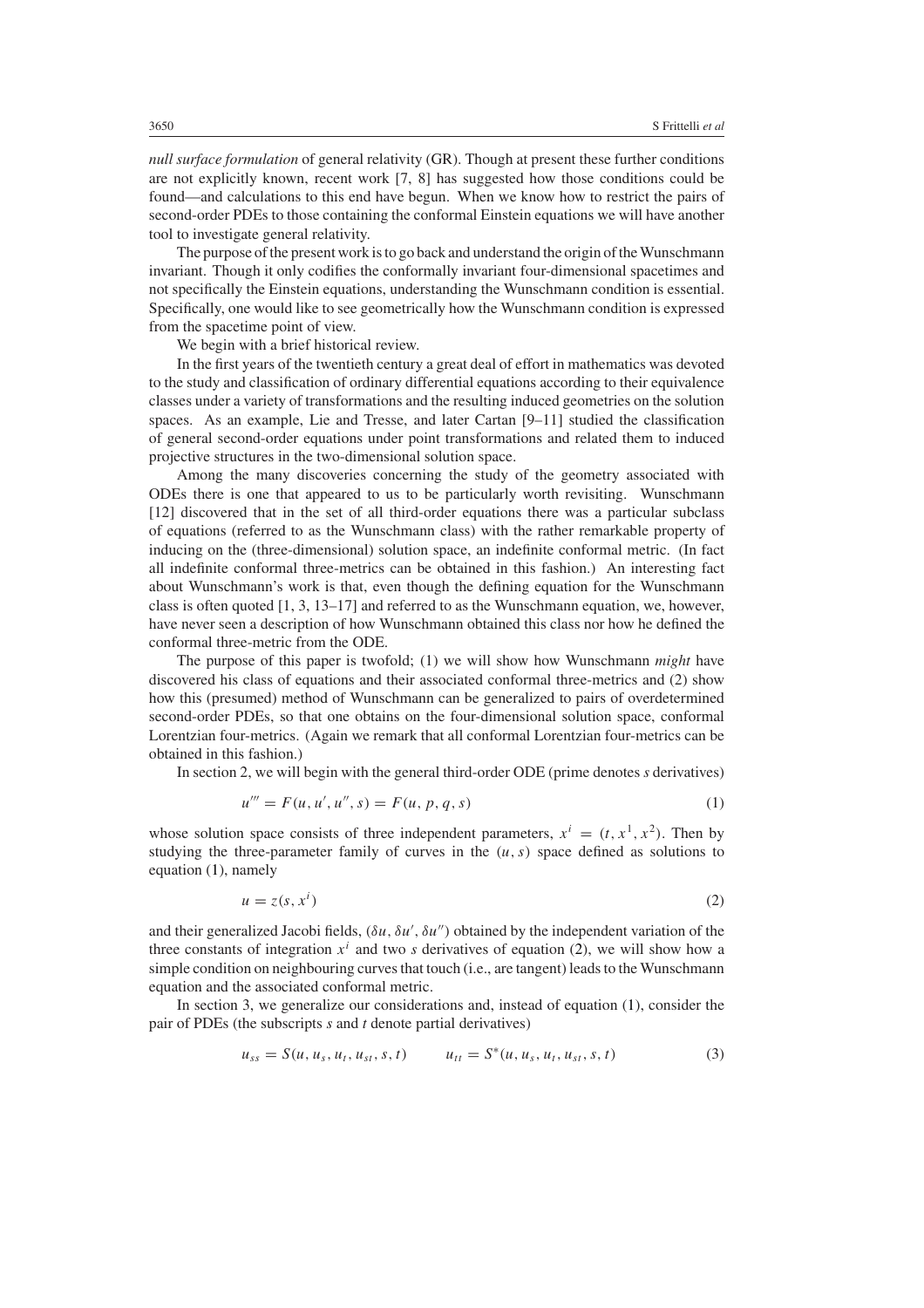which possess a four-parameter [3] (or dimensional) solution space, *x<sup>a</sup>*. The solutions

$$
u = Z(s, t, x^a) \tag{4}
$$

define a four-parameter family of 2-surfaces in the three-space,  $(u, s, t)$ . By varying the parameters  $x^a$  we get variations in the *u* and its *s* and *t* derivatives that we denote by  $(\delta u, \delta u_s, \delta u_t, \delta u_s)$  and refer to as a generalized Jacobi field. Again by imposing a simple condition on the touching of two neighbouring 2-surfaces we show how a generalization of Wunschmann's equation arises and with it a conformal Lorentzian four-metric determined uniquely in terms of the functions *S* and *S*<sup>∗</sup>*.*

The two problems addressed here, i.e., the geometry associated with third-order ODEs and pairs of second-order PDEs, are not new; there already exists a large literature dealing with them. In this work we are simply showing an alternate approach that appears to us to be both simple and clear and thus complements the earlier work.

#### **2. Third-order ODEs**

<span id="page-2-0"></span>Beginning with the general third-order ODE

$$
u''' = F(u, u', u'', s) \tag{5}
$$

and a three-parameter solution

$$
u = z(s, x^i) \tag{6}
$$

<span id="page-2-1"></span>we define the varied solution by

$$
\delta u = \partial_i z \, dx^i \equiv z_i(s, x^j) \, dx^i \tag{7}
$$

which, in turn, satisfies the deviation equation (or linearized equation  $(5)$ )

$$
\delta u''' = \delta F(u, u', u'', s) \equiv F_u \delta u + F_{u'} \delta u' + F_{u''} \delta u''.
$$
\n
$$
(8)
$$

In the two-dimensional  $(u, s)$  space, for fixed  $x<sup>j</sup>$ , equation [\(7\)](#page-2-1) defines, via the three  $dx^{i}$ , a three-parameter family of neighbouring curves. Rather than treating the variation to be associated with the independent  $dx^i$ , we will treat the three  $(\delta u(s), \delta u'(s), \delta u''(s))$  as independent variations (the *s* behaviour, of course, subject to the deviation equation). On this three-space of independent curves we *will attempt to define an infinitesimal quadratic distance* (i.e., metric distance) between nearby curves. At the beginning of the discussion this *distance* will clearly depend on the value of *s*, i.e., will depend on a point on the first curve for the comparison with the neighbouring curve. As conditions are imposed, this *distance* becomes a conformal *distance*; i.e., for two neighbouring curves there will be a *distance* between them that is unique up to an *s*-dependent conformal factor.

To begin with we *define* a metric *distance* (the  $g_{AB}$  to be determined) between nearby curves, at the point *s*, by

<span id="page-2-2"></span>
$$
g(s, x^i) = g_{AB} \delta u^A \delta u^B
$$

$$
= g_{00}\delta u \delta u + 2g_{0+}\delta u \delta u' + 2g_{01}\delta u \delta u'' + g_{++}\delta u' \delta u' + 2g_{+1}\delta u' \delta u'' + g_{11}\delta u'' \delta u''
$$
 (9)

where our notation associates  $(0, +, 1)$  with  $(\delta u, \delta u', \delta u'') = (\delta u^0, \delta u^+, \delta u^1)$ . The following two conditions are imposed on the metric.

• The first condition is that the *distance* between neighbouring curves that are tangent to each other, *at some point s*0, should vanish at *s*0. Tangency means that both *δu* and *δu* vanish at  $s_0$ . This then implies, via equation [\(9\)](#page-2-2), that we must have  $g_{11} = 0$ .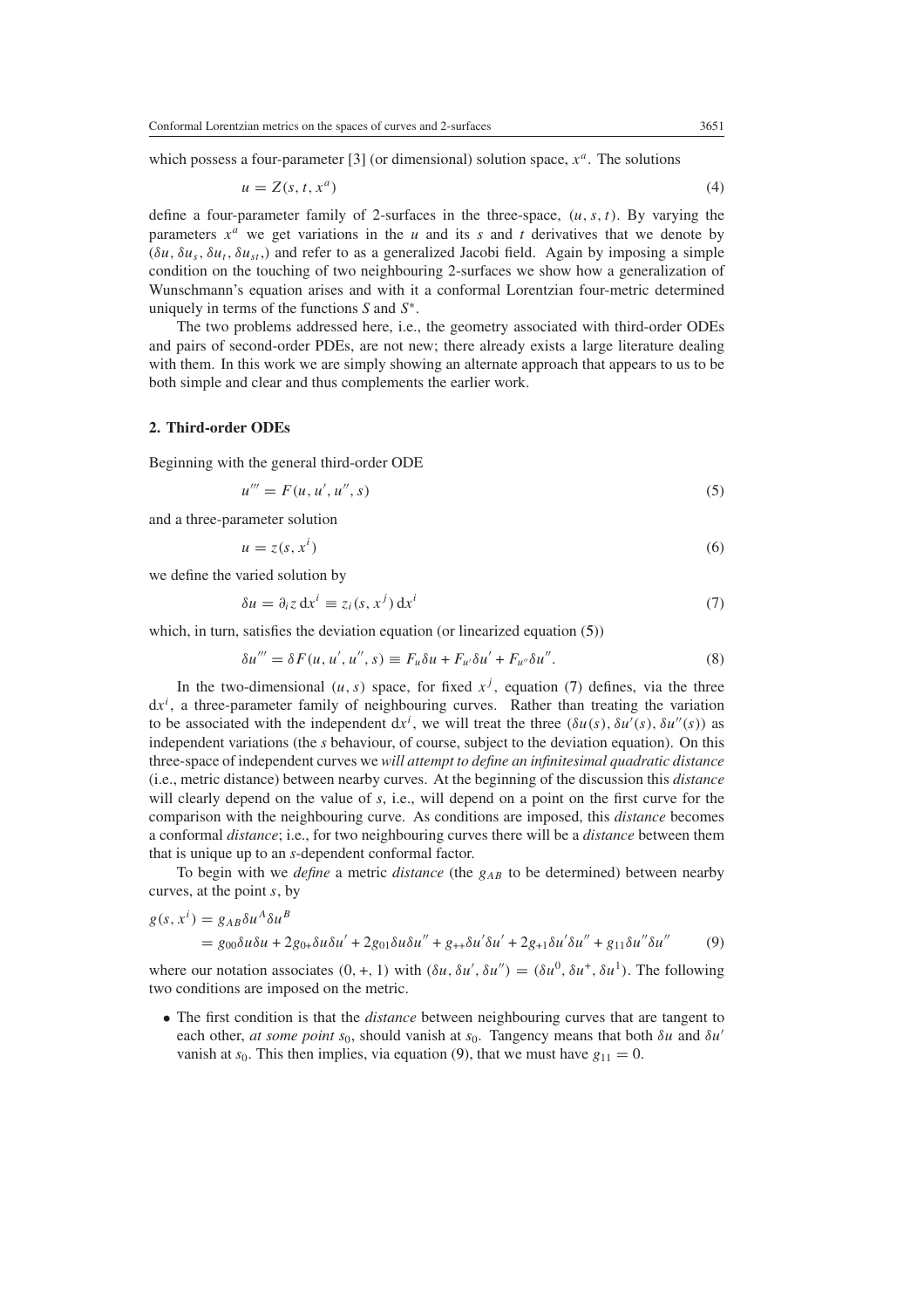<span id="page-3-0"></span>• The second condition imposed is that when two curves are tangent at some point  $s<sub>0</sub>$ , the *distance* between them should *vanish at all points* along either curve. This means that if  $g(s, x^i)$  vanishes at  $s_0$ , its derivative must also vanish there. This implies that the basic condition imposed on the metric should be

$$
g' = \Lambda g. \tag{10}
$$

**Remark 1.** The notation *g'* means that the *s* derivatives are applied to both the  $g_{AB}$  and  $\delta u^A$ .

**Remark 2.** When equation [\(10\)](#page-3-0) is satisfied, then for  $\tilde{g} = \Omega g$ , with  $\Omega = \Omega_0 e^{-\int^s \Lambda ds}$  and  $\Omega'_0 = 0$ , we find that

 $\tilde{g}' = 0$ ,

i.e. a conformal metric exists on the three-space of curves. We thus see that the condition [\(10\)](#page-3-0), if it can be imposed on the function  $F(u, u', u'', s)$ , is a very powerful constraint. We now prove the following theorem:

**Theorem 1.** *Given a third-order ODE (equation [\(5\)](#page-2-0)) and its deviation equation, if the metric defined by equation* [\(9\)](#page-2-2) with  $g_{11} = 0$  *satisfies equation* [\(10\)](#page-3-0), then the metric, up to an arbitrary *conformal factor, is uniquely determined as a function of*  $F(u, u', u'', s)$  *and furthermore,*  $F(u, u', u'', s)$  *satisfies the differential equation (the vanishing of the Wunschmann invariant)*,

$$
D^{2}F_{u''} - 2F_{u''}DF_{u''} - 3DF_{u'} + 6F_{u} + \frac{4}{9}F_{u''}^{3} + 2F_{u''}F_{u'} = 0
$$
\n(11)

*with the total s derivative D defined by*

$$
DJ(u, u', u'', s) \equiv J_s + J_u u' + J_{u'} u'' + J_{u''} F. \tag{12}
$$

**Definition 2.** We will use a D to denote s derivatives of functions of  $(u, u', u'', s)$  and simply *a prime to denote s derivatives of functions only of s.*

Before proving the theorem, we first prove the lemma;

**Lemma 3.** *Equation [\(9\)](#page-2-2), with*  $g_{11} = 0$ *, and equation [\(10\)](#page-3-0) imply that*  $g_{1+} = 0$ *.* 

**Proof.** This is easily seen by first writing equation [\(9\)](#page-2-2), with  $g_{11} = 0$ , as

$$
g(s, x^{i}) = g_{00}(\delta u)^{2} + 2g_{0+} \delta u \delta u' + 2g_{01} \delta u \delta u'' + g_{++} \delta u' \delta u' + 2g_{+1} \delta u' \delta u''
$$
  

$$
\equiv \hat{g}(s, x^{i}) + 2g_{+1} \delta u' \delta u''
$$
(13)

and then noting that, since *g* has no  $\delta u'' \delta u''$  term, equation [\(10\)](#page-3-0)

$$
Dg = D\hat{g} + 2Dg_{+1}\delta u'\delta u'' + 2g_{+1}\delta u''\delta u'' + 2g_{+1}\delta u'\delta u''' = \Lambda g
$$

implies that

 $g_{+1} = 0.$ 

**Proof of theorem 1.** By choosing a conformal factor (done for simplicity but not needed) so that

 $g_{01} = 1$ ,

the metric has the form

$$
g(s, x^{i}) = 2\alpha \delta u \delta u + 2\beta \delta u \delta u' + \gamma \delta u' \delta u' + 2\delta u \delta u''
$$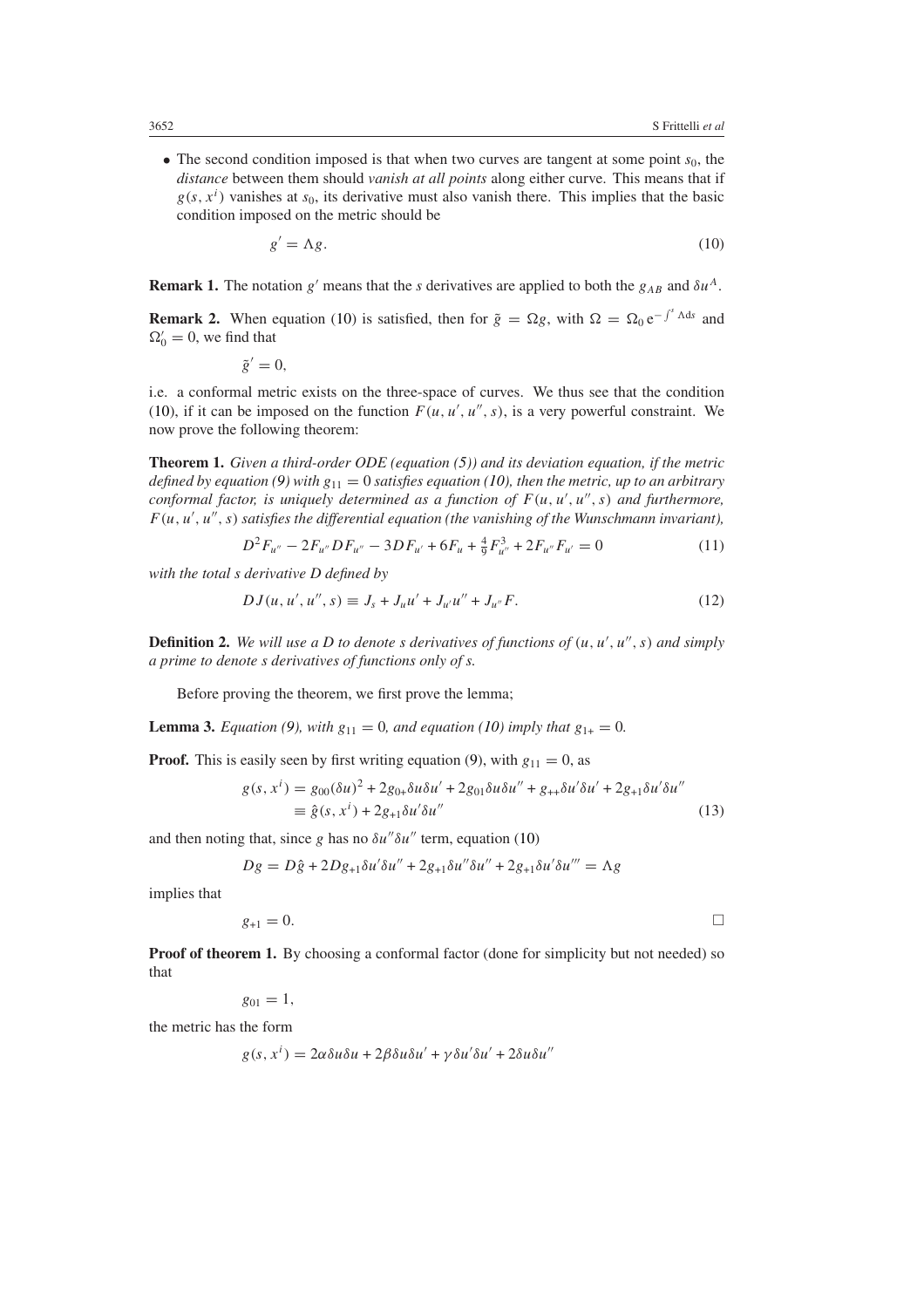with three unknown functions,  $\alpha$ ,  $\beta$  and  $\gamma$ . Explicitly differentiating *g* and writing  $Dg = \Lambda g$ we obtain

$$
2D\alpha\delta u\delta u + 2(2\alpha + D\beta)\delta u\delta u' + (2\beta + D\gamma)\delta u'\delta u' + 2\beta\delta u\delta u'' + 2(\gamma + 1)\delta u'\delta u'' + 2\delta u\delta u'''
$$
  
=  $\Lambda \{2\alpha\delta u\delta u + 2\beta\delta u\delta u' + \gamma\delta u'\delta u' + 2\delta u\delta u''\}.$ 

Replacing  $\delta u'''$  by the deviation equation

$$
\delta u''' = F_u \delta u + F_{u'} \delta u' + F_{u''} \delta u'' \tag{14}
$$

we obtain

*(*2*Dα* + 2*Fu)δuδu* + 2*(*2*α* + *Dβ* + *Fu)δuδu* + *(*2*β* + *Dγ )δu δu* +  $2(\beta + F_{u''})\delta u \delta u'' + 2(\gamma + 1)\delta u' \delta u''$  $= \Lambda \{2\alpha \delta u \delta u + 2\beta \delta u \delta u' + \gamma \delta u' \delta u' + 2\delta u \delta u''\}.$ 

Equating the coefficients of the quadratic deviation terms, we immediately obtain

*Dα* +  $F_u$  =  $Λα$  $2\alpha + D\beta + F_{\mu'} = \Lambda \beta$  $2\beta + D\gamma = \Lambda\gamma$  $(\beta + F_{u''}) = \Lambda$  $\gamma + 1 = 0$ 

and thus finally have

$$
\gamma = -1 \tag{15}
$$

$$
\Lambda = -2\beta \tag{16}
$$

$$
\beta = -\frac{1}{3}F_{u''}
$$
\n<sup>(17)</sup>

$$
\alpha = -\beta^2 - \frac{1}{2}D\beta - \frac{1}{2}F_{u'}\tag{18}
$$

$$
D\alpha + F_u + 2\beta\alpha = 0\tag{19}
$$

where the first four relations define the unknown functions in terms of  $F$ , while the last equation, using the two previous ones, yields the Wunschmann equation:

$$
D^{2}F_{u''} - 3DF_{u'} - 2F_{u''}DF_{u''} + 6F_{u} + \frac{4}{9}F_{u''}^{3} + 2F_{u''}F_{u'} = 0.
$$
\n<sup>(20)</sup>

We thus see that by requiring that the vanishing of the *distance* function between two touching curves be preserved as one moves along the curves, we obtain a conformal *(*2*,* 1*)* metric on the solution space of the ODE. From a vague comment or clue in Cartan's work [13] we believe that the argument just given is essentially that of Wunschmann. Without discussion, we point out that it has been shown elsewhere [3] that all conformal Lorentzian three-metrics can be obtained from third-order ODEs that satisfy the Wunschmann equation.

# **3. Pairs of second-order PDEs**

Here we show that the (presumed) Wunschmann argument for the third-order ODEs is easily extended to pairs of second-order PDEs and leads to a generalized Wunschmann equation and a four-dimensional conformal Lorentzian metric on the solution space of the PDEs.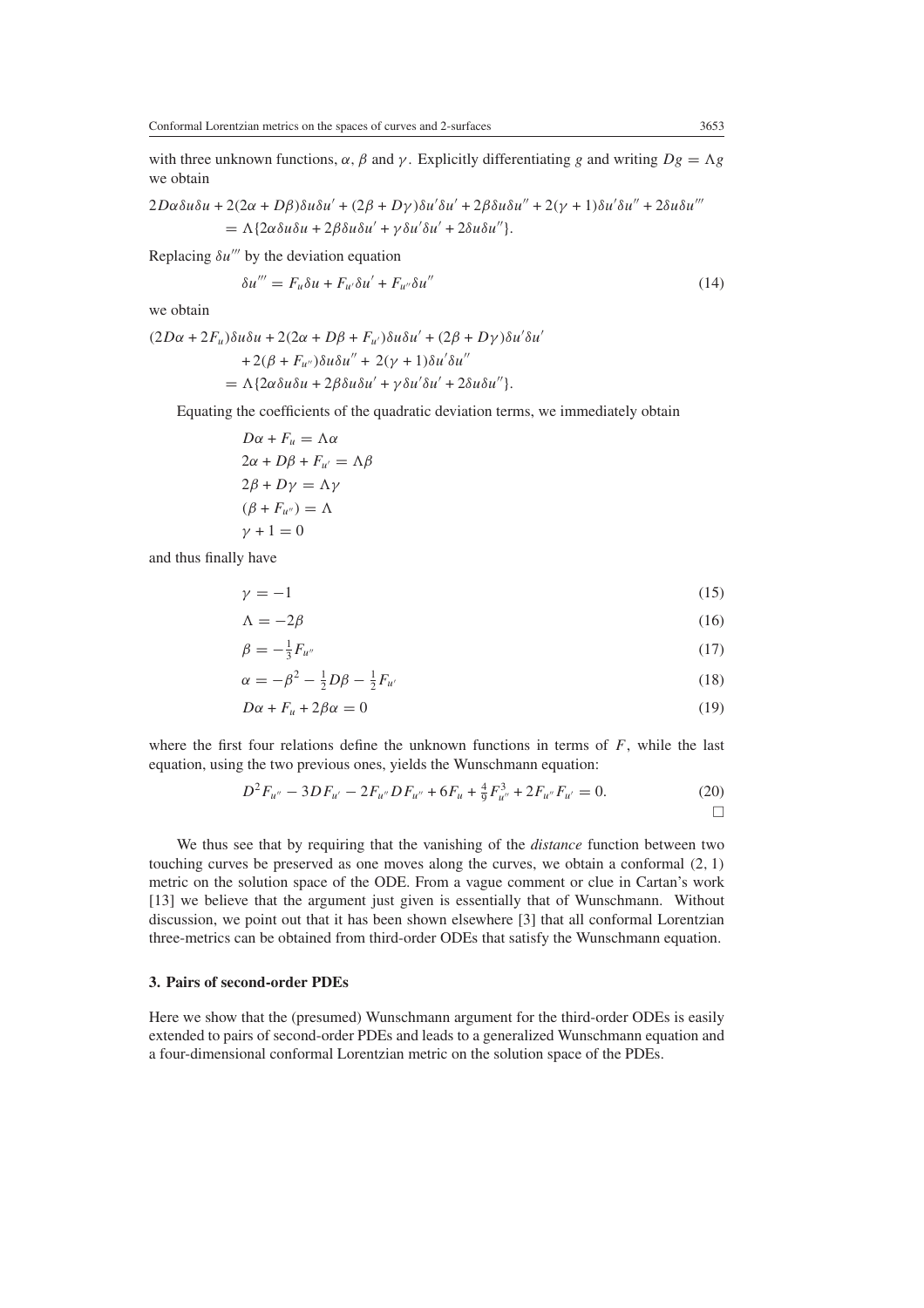To begin we establish the following notation; our independent variable is  $z$  as a function of the two dependent variables (*s* and *t*), i.e.,  $u = z(s, t)$ . For functions of  $(s, t)$  we denote their derivatives by  $(z_s, z_t, z_{st}, z_{ss}, z_{tt})$  while for functions of  $(z, z_s, z_t, z_{st}, s, t)$  we will denote the total *(s* and *t)* derivatives by  $D_s$  and  $D_t$ . For example,

$$
D_s J(z, z_s, z_t, z_{st}, s, t) = J_z z_s + J_{z_s} z_{ss} + J_{z_t} z_{ts} + J_{z_{ts}} z_{sst} + J_s
$$

where  $z_{ss}$  and  $z_{sst}$  are expressed in terms of the differential equations.

We begin with the general pair of equations

$$
G_1(z, z_s, z_t, z_{st}, z_{ss}, z_{tt}) = 0 \qquad G_2(z, z_s, z_t, z_{st}, z_{ss}, z_{tt}) = 0
$$

and assume that they can be solved for  $(z_{ss}, z_{tt})$  yielding the pair

$$
z_{ss} = S(z, z_s, z_t, z_{st}, s, t) \qquad z_{tt} = T(z, z_s, z_t, z_{st}, s, t) \tag{21}
$$

<span id="page-5-0"></span>that satisfy the integrability condition

$$
D_s^2 T = D_t^2 S \tag{22}
$$

<span id="page-5-1"></span>and the weak inequality

$$
1 - S_{z_{st}} T_{z_{st}} > 0.
$$
\n(23)

<span id="page-5-2"></span>With no loss of generality (but with a simplification of the calculations), we take both  $(s, t)$  and  $(S, T)$  to be complex conjugate pairs and use instead the notation  $(s, s^*)$  and  $(S, S^*)$ . The PDEs are then

$$
z_{ss} = S(z, z_s, z_{s^*}, z_{ss^*}, s, s^*) \qquad z_{s^*s^*} = S^*(z, z_s, z_{s^*}, z_{ss^*}, s, s^*).
$$
 (24)

It has been shown [3] that, for this pair of equations satisfying equations [\(22\)](#page-5-0) and [\(23\)](#page-5-1), the solution space is four dimensional so that the solutions can be written as

$$
u = z(s, s^*, x^a) \tag{25}
$$

and interpreted as a four-parameter family,  $x^a$ , of 2-surfaces in the three-dimensional space *(u, s, s*<sup>∗</sup>). (We make an assumption of genericity, namely, that the four functions, *z*, *z<sub>s</sub>*, *z<sub>s</sub>*∗, *z<sub>ss</sub>*∗ are independent functions of the  $x^a$  and hence can be inverted.) For a surface with fixed value of  $x^a$  there is a four-parameter family of neighbouring surfaces with coordinates  $x^a + dx^a$ . Rather than describing the neighbouring surfaces by the independent  $dx^a$  we will do so by the independent 'connecting vectors',

$$
(\delta z, \delta z_s, \delta z_{s^*}, \delta z_{s^*})
$$
\n
$$
(26)
$$

i.e.,  $\delta z = z_a dx^a$ ,  $\delta z_s = z_{sa} dx^a$ , etc.

The variation of the higher derivative terms (e.g.,  $\delta z_{ss}$ ,  $\delta z_{ss}$ <sup>\*</sup>, etc) is obtained from the deviation equations obtained by the variation of equations [\(24\)](#page-5-2) (where for typographic reasons we use  $S_0 = S_z$ ,  $S_+ = S_{z_s}$ ,  $S_- = S_{z_{s*}}$ ,  $S_1 = S_{z_{s*}}$ , etc), i.e.,

$$
\delta z_{ss} = S_0 \delta z + S_+ \delta z_s + S_- \delta z_{s^*} + S_1 \delta z_{ss^*}
$$
  
\n
$$
\delta z_{s^*s^*} = S_0^* \delta z + S_+^* \delta z_s + S_-^* \delta z_{s^*} + S_1^* \delta z_{ss^*}
$$
\n(27)

and their derivatives

$$
\delta z_{sss^*} \equiv K_0 \delta z + K_+ \delta z_s + K_- \delta z_{s^*} + K_1 \delta z_{ss^*}
$$
  
\n
$$
\delta z_{s^*s^*s} \equiv K_0^* \delta z + K_+^* \delta z_s + K_-^* \delta z_{s^*} + K_1^* \delta z_{ss^*}
$$
\n(28)

with the *K* (given in the appendix) being further derivatives of *S* and *S*<sup>∗</sup>.

<span id="page-5-3"></span>The presumed Wunschmann-like argument begins, as in the previous section, with a quadratic conformal metric defining, initially, the *distance* between two neighbouring surfaces at the point  $(s, s^*)$  in terms of the deviation vector, i.e.,

$$
g = g_{AB} \delta z^A \delta z^B \tag{29}
$$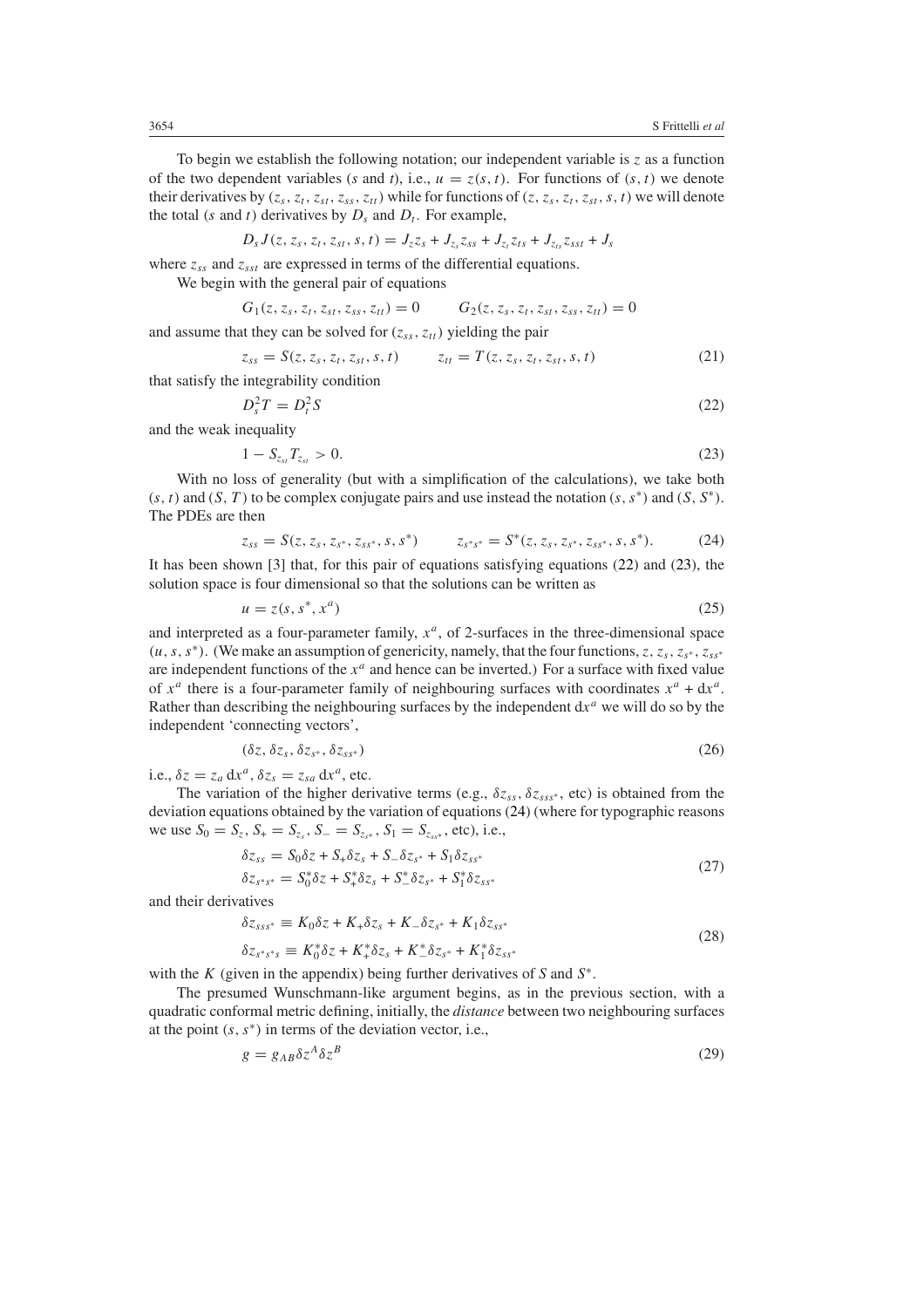with

$$
\delta z^A = (\delta z, \delta z_s, \delta z_{s^*}, \delta z_{ss^*}) \equiv (\delta z^0, \delta z^+, \delta z^-, \delta z^1).
$$

• In analogy with the argument for the third-order ODE, the first condition we impose is that the *distance* between neighbouring 2-surfaces, that are tangent to each other *at some point* ( $s_0$ ,  $s_0^*$ ), should vanish at *that* point. Tangency means that ( $\delta z$ ,  $\delta z_s$ ,  $\delta z_{s^*}$ )  $\equiv$ *(δz*<sup>0</sup>, *δz*<sup>+</sup>, *δz*<sup>−</sup>) must vanish at (*s*<sub>0</sub>, *s*<sup>\*</sup><sub>0</sub>). This in turn implies that the coefficient of  $δz<sup>1</sup>δz<sup>1</sup>$ must vanish, i.e.,

$$
g_{11}=0.
$$

<span id="page-6-0"></span>• The second condition imposed is that when two 2-surfaces are tangent and hence have a vanishing distance at some point  $(s_0, s_0^*)$ , the *distance* between them should *vanish at all points.* This means that if  $g(s_0, s_0^*, x^i)$  vanishes at  $(s_0, s_0^*)$ , its derivative must also vanish there. This implies our basic conditions to be imposed on the metric, namely

$$
D_s g = \Lambda g,\tag{30}
$$

$$
D_{s^*}g = \Lambda^*g. \tag{31}
$$

<span id="page-6-1"></span>In a similar manner to the proof of the lemma in section 2, one can easily see that equations [\(30\)](#page-6-0) and [\(31\)](#page-6-1) imply that the coefficients of  $\delta z^+\delta z^1$  and  $\delta z^-\delta z^1$  must vanish, i.e.,

$$
g_{1+} = g_{1-} = 0.
$$

With the choice of conformal factor so that

$$
g_{10}=1
$$

the metric, equations [\(29\)](#page-5-3), with six arbitrary functions, can be written as

$$
g = 2\{\theta^{(0}\theta^{1)} - \theta^{(+}\theta^{-)}\}
$$

with

$$
\theta^0 = \delta z,
$$
  
\n
$$
\theta^1 = \delta z_{ss^*} + a \delta z_s + \bar{a} \delta z_{s^*} + c \delta z,
$$
  
\n
$$
\theta^+ = \alpha (\delta z_s + b \delta z_{s^*}),
$$
  
\n
$$
\theta^- = \alpha (\delta z_{s^*} + \bar{b} \delta z_s)
$$

<span id="page-6-2"></span>or

$$
\frac{1}{2}g = c\delta z^2 + \delta z \delta z_{ss^*} + a\delta z \delta z_s + a^* \delta z \delta z_{s^*} - \alpha^2 \left\{ (1 + b b^*) \delta z_s \delta z_{s^*} + b^* \delta z_s^2 + b \delta z_{s^*}^2 \right\}.
$$
 (32)

By a simple calculation from the nine non-trivial components of  $D_s g = \Lambda g$  (and its conjugate equation) we obtain nine (plus the conjugate) equations that uniquely determine the coefficients  $(c, a, a^*, \alpha, b, b^*, \Lambda, \Lambda^*)$  plus a differential condition on the functions *S* and *S*<sup>∗</sup> referred to as the generalized Wunschmann equation. Explicitly, we have the unknown functions expressed completely in terms of the derivatives of *S* and *S*<sup>∗</sup> in the following recursive manner,

<span id="page-6-3"></span>
$$
b = \frac{-1 + \sqrt{1 - S_1 S_1^*}}{S_1^*} \tag{33}
$$

$$
\bar{b} = \frac{-1 + \sqrt{1 - S_1 S_1^*}}{S_1} \tag{34}
$$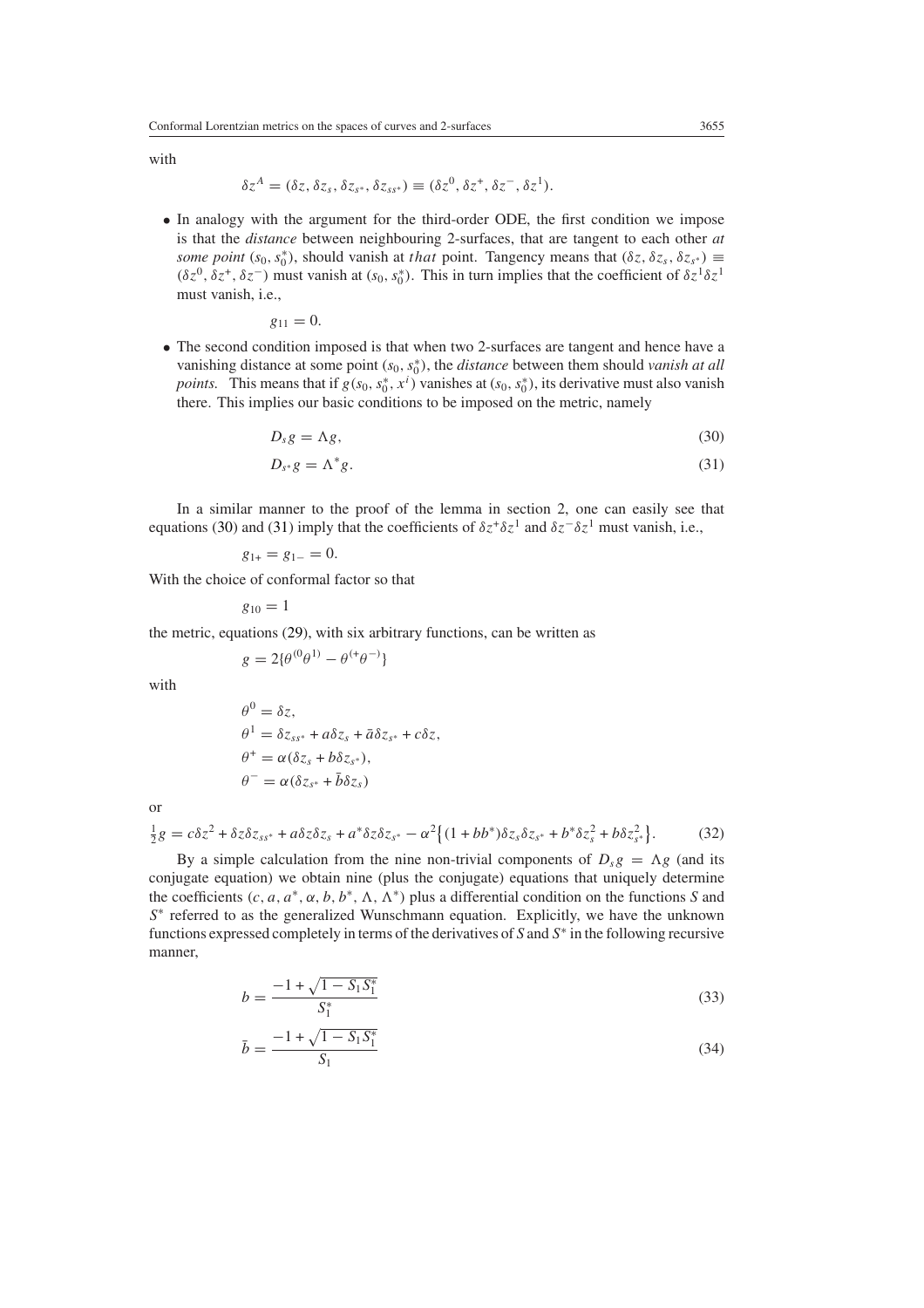$$
\alpha^2 = \frac{1 + b\bar{b}}{(1 - b\bar{b})^2} \tag{35}
$$

$$
a = \alpha^2 b^{-1} [\bar{b}_s b - \bar{b}b_s + 2\bar{b}bS_+ + (1 + b\bar{b})\bar{b}S_-]
$$
\n(36)

$$
\bar{a} = \alpha^2 \bar{b}^{-1} [b_{s*} \bar{b} - b \bar{b}_{s*} + 2 \bar{b} b S^*_{-} + (1 + b \bar{b}) b S^*_{+}]
$$
\n(37)

$$
\Lambda = \bar{a} + K_1 - \frac{2ab}{(1+b\bar{b})}
$$
\n(38)

$$
2c = (\Lambda - S_+)a - a_s - K_+ + 2\alpha^2 \bar{b} S_0 \tag{39}
$$

and

$$
b_s + S_- - bS_+ + \frac{(1 - \bar{b}b)}{(1 + \bar{b}b)}b(\bar{a} - ab) = 0
$$
\n(40)

for the (complex) generalized Wunschmann equation. The details for this calculation are given in appendices A and B.

We thus have the theorem:

**Theorem 4.** *Given the pair of overdetermined PDEs, equations [\(24\)](#page-5-2), satisfying equations [\(22\)](#page-5-0) and [\(23\)](#page-5-1) and the generalized Wunschmann equation, there is induced on the four-dimensional solution space a unique conformal four-dimensional Lorentzian metric.*

By conformally rescaling the metric, equation [\(32\)](#page-6-2), so that  $\tilde{g} = \Omega g$ , one can find  $\Omega$  so that

$$
D_s \tilde{g} = D_{s^*} \tilde{g} = 0 \tag{41}
$$

showing that a conformal metric does exist on the solution space  $x<sup>a</sup>$ . Demonstrating this requires showing the integrability of the pair  $D_s g = \Lambda g$  and  $D_{s*} g = \Lambda^* g$ , a fairly lengthy calculation.

**Remark 3.** As mentioned earlier, we stress that it has been shown [3, 5] that all conformal Lorentzian four-metrics can be constructed in this manner, i.e., any four-dimensional Lorentzian metric can be constructed from some complex conjugate pair *S* and *S*<sup>∗</sup> satisfying the generalized Wunschmann equation.

#### **4. Conclusions**

There has been much work and many publications on the differential geometry associated with both ODEs and PDEs over the years. Much of it was based on the problems arising from the study of equivalence classes for fibre preserving, point and contact transformations. Others arose from the study of the eikonal equation [4] in three- and four-dimensional Lorentzian manifolds and some were even specialized to Einstein manifolds. The rich geometries arising from these considerations can lead to a variety of structures, e.g., Cartan normal conformal or projective connections [3, 18–20].

In this paper we have shown how it could have been possible for Wunschmann, in one of the earliest and simplest efforts, to have approached these issues from the study of a distance function between neighbouring curves in a three-parameter family of curves in two-space and its generalization to a four-parameter family of 2-surfaces in three-space.

As a final comment, we describe how these curves of Wunschmann and their generalization to 2-surfaces have a simple and pretty interpretation in terms of three- and four-dimensional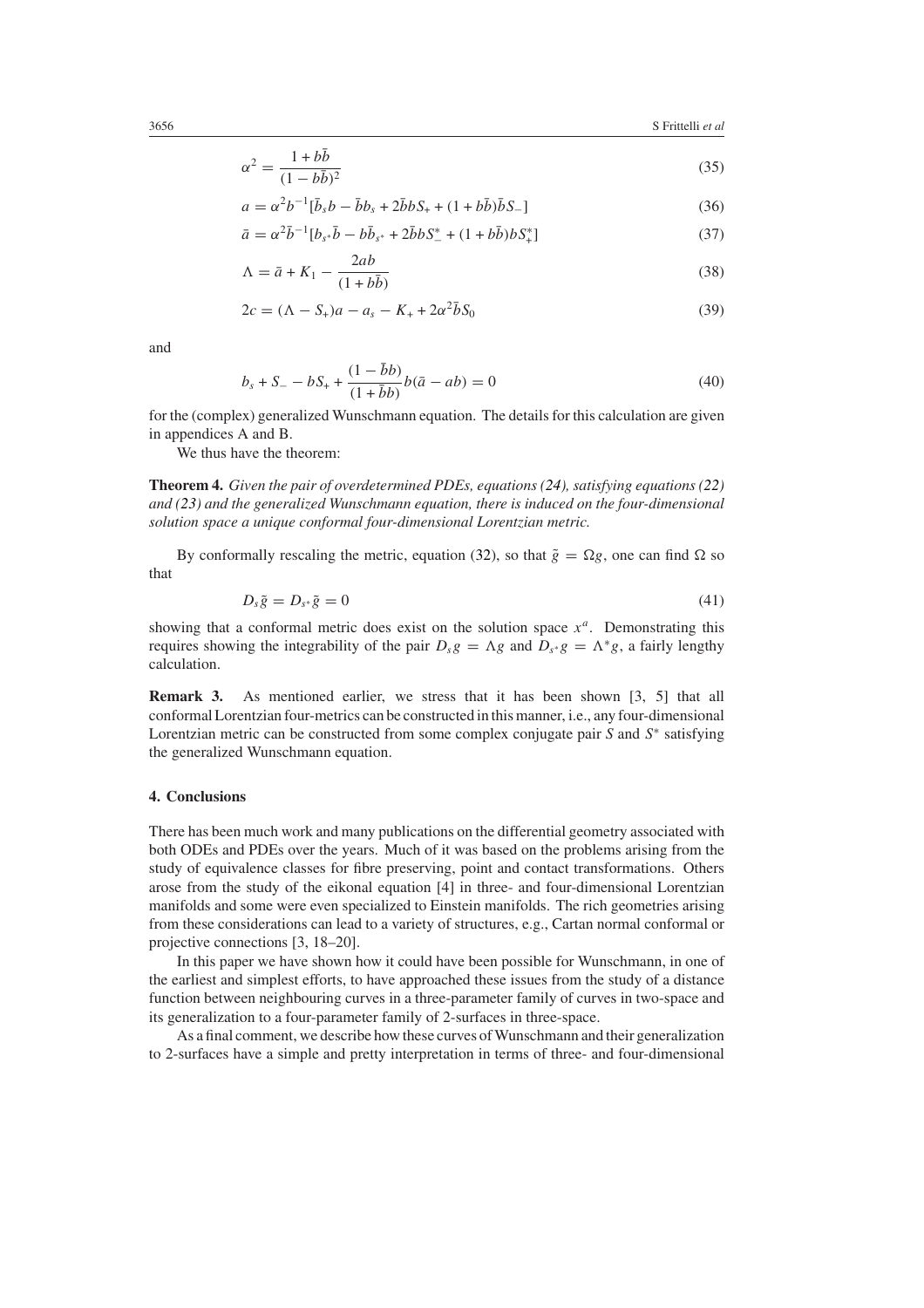spacetimes. These 'spacetimes' are simply defined as the three- and four-dimensional solutions spaces of the differential equations.

We consider first an arbitrary but general 2-surface  $\mathfrak S$  embedded in the three-dimensional solution space of the third-order ODE. This surface is to be a realization of the  $(u, s)$  space of section 2. The (three-dimensional) family of light cones emanating from (the threedimensional set) of spacetime points  $x<sup>i</sup>$  will, in general, intersect  $\mathfrak{S}$  in a three-parameter family of curves that can be identified with the Wunschmann curves in the  $(u, s)$  space. The point of tangency of two neighbouring curves is interpreted as the intersection with  $\mathfrak S$  of a common null geodesic on two different light cones so that their neighbouring apexes have a null metric separation. The light cones will be tangent to each other on the geodesic and are thus tangent at S*.* This agrees with and gives our choice of conformal metric on the space of curves an alternative meaning; namely that of a conformal metric on the solution space.

This immediately generalizes to the four-dimensional case where the (four-dimensional) family of light cones from spacetime points intersect an arbitrary 3-surfaces,  $\Im$  (e.g., the Scri of an asymptotically flat spacetime is often used) in a four-parameter family of 2-surfaces, the cuts of I. I is interpreted as being the *(u, s, s*<sup>∗</sup>*)* space. The conformal metric on the space of 2-surfaces is then reinterpreted as a conformal metric on the four-space of solutions, i.e., on spacetime.

Attempts are now being made to find further restrictions on the pairs of second-order PDEs to those yielding the conformal Einstein metrics.

## **Acknowledgments**

We acknowledge support from NSF grant no PHY-0088951, PHY 00-70624 and the Polish KBN grant no 2 P03B 12724. In addition, we gratefully acknowledge valuable help from Carlos Kozameh and Kip Perkins in the analysis of equations [\(B.1\)](#page-9-0).

## **Appendix A**

By taking the *s* and *s*<sup>∗</sup> derivatives of the deviation equations

$$
\begin{aligned} \delta z_{ss} &= S_0 \delta z + S_+ \delta z_s + S_- \delta z_{s^*} + S_1 \delta z_{ss^*} \\ \delta z_{s^*s^*} &= S_0^* \delta z + S_+^* \delta z_s + S_-^* \delta z_{s^*} + S_1^* \delta z_{ss^*} \end{aligned} \tag{A.1}
$$

and after some manipulation we obtain

$$
\delta z_{sss^*} \equiv K_0 \delta z + K_+ \delta z_s + K_- \delta z_{s^*} + K_1 \delta z_{ss^*}
$$
\n(A.2)

and its complex conjugate with

$$
K_0 = (1 - S_1 S_1^*)^{-1} \{ S_- S_0^* + S_{0t} + S_1 (S_+^* S_0 + S_0^*) \}
$$
  
\n
$$
K_+ = (1 - S_1 S_1^*)^{-1} \{ S_- S_+^* + S_{+t} + S_1 (S_0^* + S_+^* S_+ + S_{+s}^*) \}
$$
  
\n
$$
K_- = (1 - S_1 S_1^*)^{-1} \{ S_0 + S_- S_-^* + S_{-t} + S_1 (S_+^* S_- + S_{-s}^*) \}
$$
  
\n
$$
K_1 = (1 - S_1 S_1^*)^{-1} \{ S_- S_1^* + S_{1t} + S_+ + S_1 (S_+^* S_1 + S_1^* + S_-^*) \}.
$$
  
\n(A.3)

#### **Appendix B**

Using

$$
D_s g \equiv K_{AB} \delta z^A \delta z^B = \Lambda g_{AB} \delta z^A \delta z^B
$$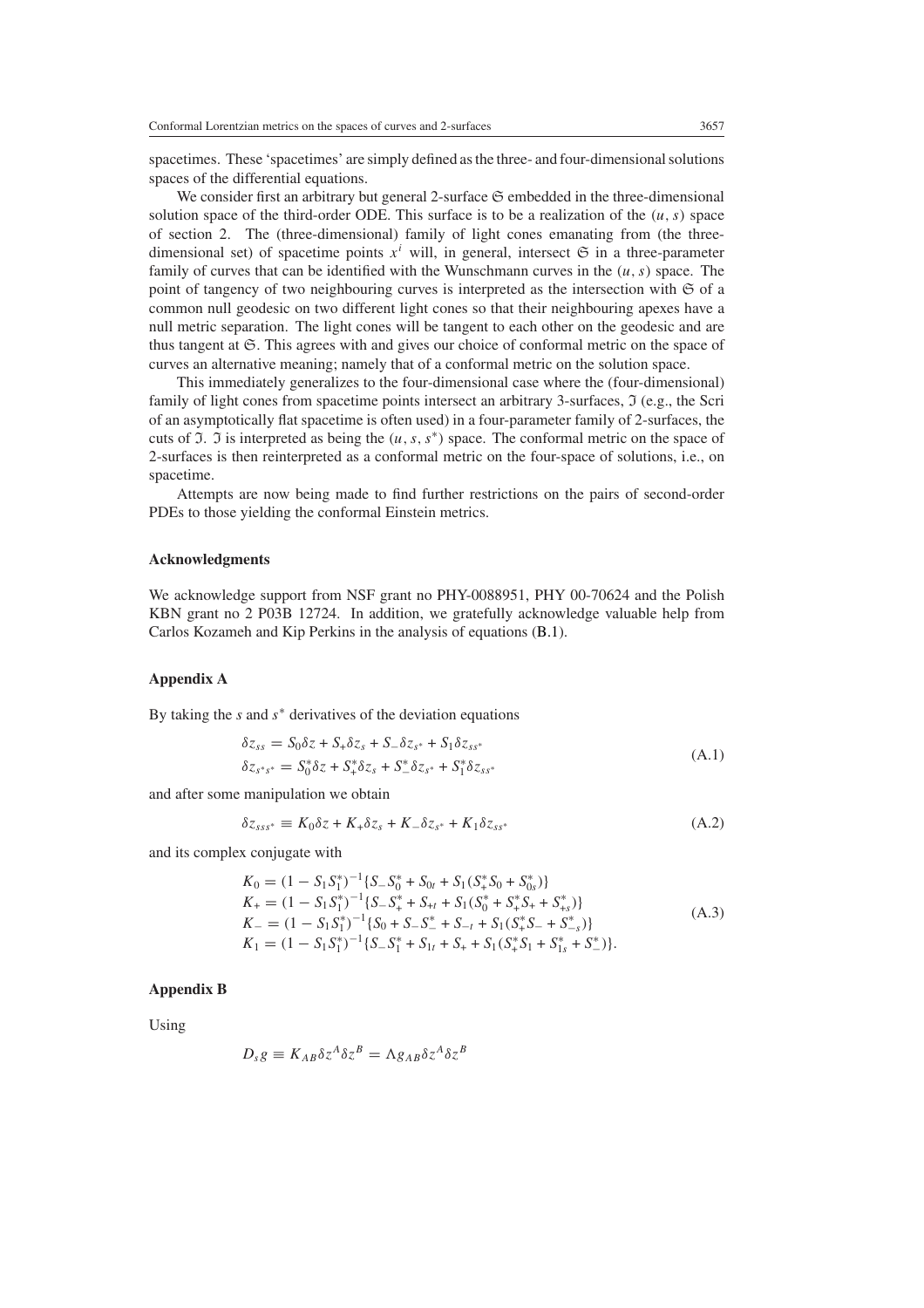with the deviation equations and their derivatives, we obtain after a lengthy but straightforward calculation

<span id="page-9-0"></span>
$$
K_{1+} \doteqdot \n\begin{aligned}\nK_{1+} &\doteqdot 1 - \alpha^2 (1 + b\bar{b}) - 2\alpha^2 \bar{b} S_1 = 0 \\
K_{1-} &\doteqdot 2(c_s + S_0 a + K_0) = 2\Lambda c \\
K_{0+} &\doteqdot 2(c_s + S_0 a + K_0) = 2\Lambda c \\
K_{0+} &\doteqdot \n\begin{aligned}\nK_{0-} &\doteqdot \n\begin{aligned}\n\bar{x}_1 + \bar{x}_2 + \bar{x}_3 + \bar{x}_4 + \bar{x}_4 - 2S_0 \alpha^2 \bar{b} = \Lambda a \\
K_{0-} &\doteqdot \n\end{aligned}\n\end{aligned}
$$
\n
$$
K_{01} \doteqdot \n\begin{aligned}\n\bar{a}_1 + K_1 - \frac{2ab}{(1 + b\bar{b})} = \Lambda \\
K_{01} &\doteqdot \n\begin{aligned}\n\bar{a}_1 + K_1 - \frac{2ab}{(1 + b\bar{b})} = \Lambda \\
\frac{\bar{b}_1^2 (3 + b\bar{b})}{(1 - b\bar{b})(1 + b\bar{b})} b_s + \frac{1 + 3\bar{b}b}{(1 + b\bar{b})(1 - b\bar{b})} \bar{b}_s + 2\bar{b} S_+ \end{aligned}\n\end{aligned}
$$
\n
$$
K_{-+} \doteqdot \n\begin{aligned}\n\bar{a}_1 = \alpha^2 \left[ \frac{4}{(1 - b\bar{b})(1 + b\bar{b})} (b\bar{b}) + 2S_{-} \bar{b} + [1 + b\bar{b}] S_+ \right] = -\Lambda [1 + b\bar{b}] \alpha^2 \\
K_{-+} \doteqdot \n\begin{aligned}\n\bar{a}_1 = -2\alpha^2 \left[ \frac{4}{(1 - b\bar{b})(1 + b\bar{b})} \bar{b}_s + \frac{1 + 3b\bar{b}}{(1 - b\bar{b})(1 + b\bar{b})} \bar{b}_s + S_{-}(1 + \bar{b}b) \right] = -2\Lambda b \alpha^2.\n\end{aligned}
$$

From the analysis of these equations we obtained all the unknown functions of equation [\(33\)](#page-6-3) etc and the Wunschmann equation

$$
b_s + S_- - bS_+ + \frac{(1 - bb^*)}{(1 + bb^*)}b(a^* - ab) = 0.
$$

For example, from the  $K_{1+} = 0$  and  $K_{1-} = 0$  equations and their conjugates, we obtain  $(b, b^*, \alpha^2)$ .

Many of the equations satisfy identities among themselves and their conjugates and even contain first and second derivatives of the Wunschmann equation. Their analysis and sorting out the details were fairly involved.

### **References**

- [1] Frittelli S, Kamran N and Newman E T 2002 Differential equations and conformal geometry *J. Geom. Phys.* **43** 133–45
- [2] Frittelli S, Kozameh C and Newman E T 2001 Differential geometry from differential equations *Commun. Math. Phys.* **223** 383–408
- [3] Frittelli S, Kozameh C, Newman E T and Nurowski P 2002 Cartan normal conformal connections from differential equations *Class. Quantum Grav.* **19** 5235–47
- [4] Frittelli S, Kozameh C and Newman E T 1997 Dynamics of light-cone cuts of null infinity *Phys. Rev.* D **56** 4729
- [5] Frittelli S, Kamran N and Newman E T 2003 The eikonal equation, envelopes and contact transformations *Class. Quantum Grav.* **20** 3071
- [6] Frittelli S, Kozameh C N and Newman E T 1995 GR via characteristic surfaces *J. Math. Phys.* **36** 4984
- [7] Kozameh C, Newman E T and Nurowski P 2003 Conformal Einstein equations and Cartan conformal connection *Class. Quantum Grav.* **20** 3029–35
- [8] Korzynski M and Lewandowski J 2003 The normal conformal Cartan connection and the Bach tensor *Preprint* gr-qc*/*0301096
- [9] Lie S 1924 Klassifikation und integration von gewohnlichen differentialgleichungen zwischen *x, y*, die eine gruppe von transformationen gestatten III *Gesammelte Abhandlungen* vol 5 (Leipzig: Teubner)
- [10] Tresse M A 1896 *Determination des Invariantes Ponctuels de l'Equation Differentielle du Second Ordre*  $y'' = \omega(x, y, y')$  (Leipzig: Hirzel)
- [11] Cartan E 1924 Sur les varietes a connection projective *Bull. Soc. Math. France* **52** 205–41 Oeuvres III, 1, N70, 825-862, Paris (1955)
- [12] Wünschmann K 1905 Über Berührungsbedingungen bei Integralkurven von Differentialgleichungen Inaug. *Dissert.* (Leipzig: Teubner)